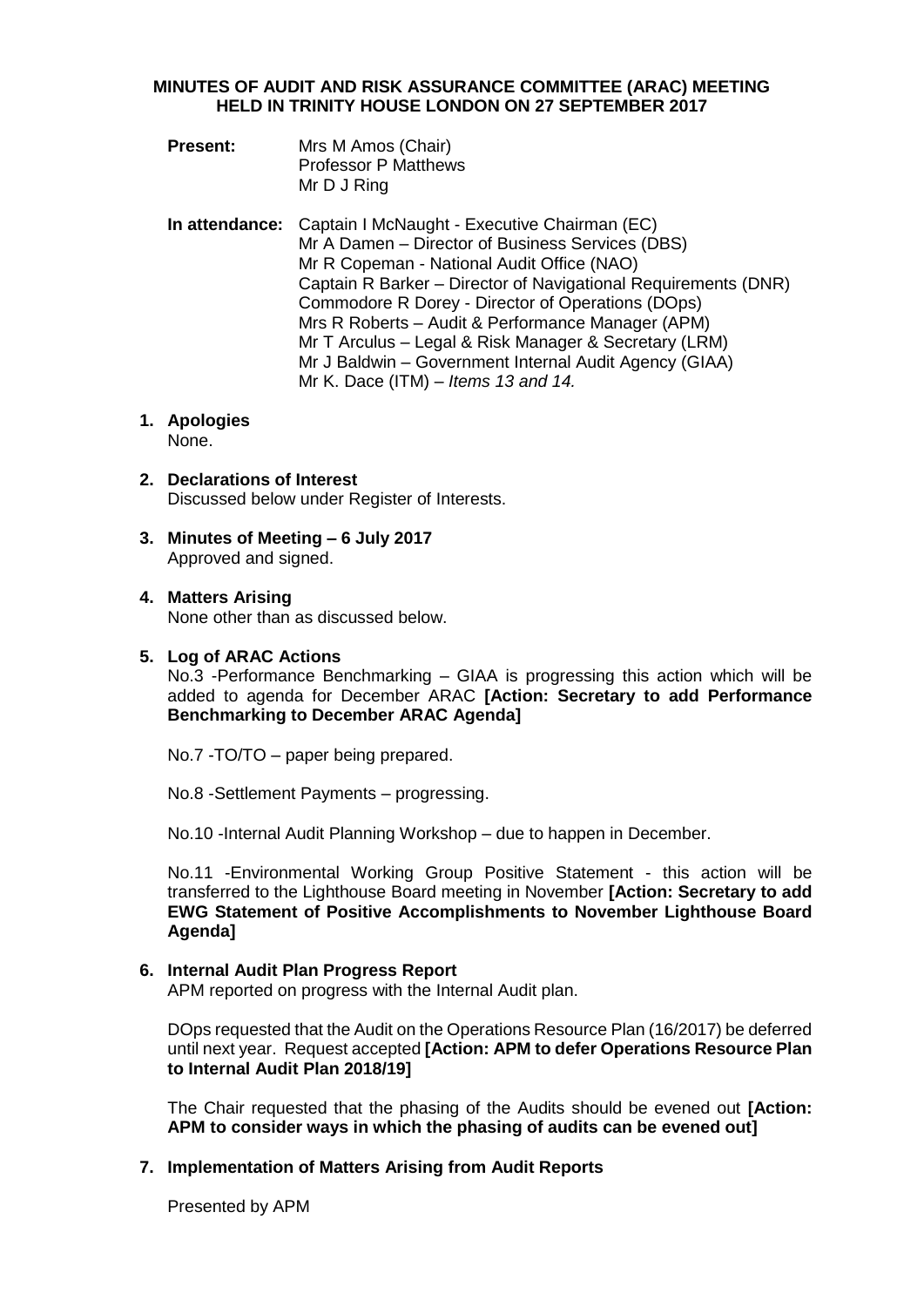IT Resilience and User Rights Management Audit – Key issue 3, action 2 is complete - automated monitoring is in place. Key issue 4, issue 2 – work is underway on documenting the procedure noted for CMCS, completion date will be revised **[Action: APM to revise completion date for documenting the procedure notes for CMCS in discussion with the Operations Systems Manager (Darren Day)].**

Internal Communications Audit and Workforce Planning Review – actions and findings are on hold pending the new HR Manager starting work.

Tri-GLA Helicopter Review – action complete.

Tri-GLA R&RNav Audit – completion dates for actions postponed until 31 October 2017.

ISM Code Document of Compliance Renewal Audit – two non-conformities have been closed out. A familiarisation programme with the Deputy Marine Superintendent is being formulated.

ISM Code SMC Renewal Audit of THV PATRICIA – two non-conformities have been closed out.

Report noted.

# **8. Sharing of HIA Annual Opinion with DfT**

DfT have requested that TH should share HIA's Annual Opinion with them after the ARAC has received it and before it is published in TH's Annual Report. The ARAC agreed to formally approve the HIA's Annual Opinion at its April/June meeting in future years and share with DfT.

# **9. GIAA Audit Report - Tri-GLA R&RNav Audit Report (***Moderate***)**

GIAA found the overall delivery of the function was effective but considered that there are some weaknesses in the detail of approval processes, reporting of project progress and the updating of project briefs. GIAA also considered there to be a lack of structure and accountability in the governance of the function. The report identifies seven actions.

EC, as chief accounting officer, explained that TH takes responsibility for R&RNav but it is a Tri-GLA function. EC suggested that the Executive Committee and Senior Management Team should look at how to resolve it and also discuss with the Chief Executives Committee and the DfT in order to be able to propose a solution to the governance question. EC will report back to ARAC in December **[Action: EC to report back to ARAC in December on options regarding R&RNav governance arrangements].**

# **10. Tri-GLA Light Dues Audit Report (***Substantial***)**

GIAA concluded that the framework of governance, risk management and control is adequate and effective. This is a strong and well managed function. GIAA was asked to modify the report to clarify that it relates to TH in its capacity as a GLA, rather than the Corporate Charity **[Action: GIAA to modify Tri-GLA LDs Audit Report to clarify that it relates to TH as a GLA].**

#### **11. PR Function Management Letter**

This is a management letter so no opinion is given. GIAA considered that TH has robust processes in place relating to its PR function and sufficient resources to deliver the aims of its PR and Corporate Communications Strategy.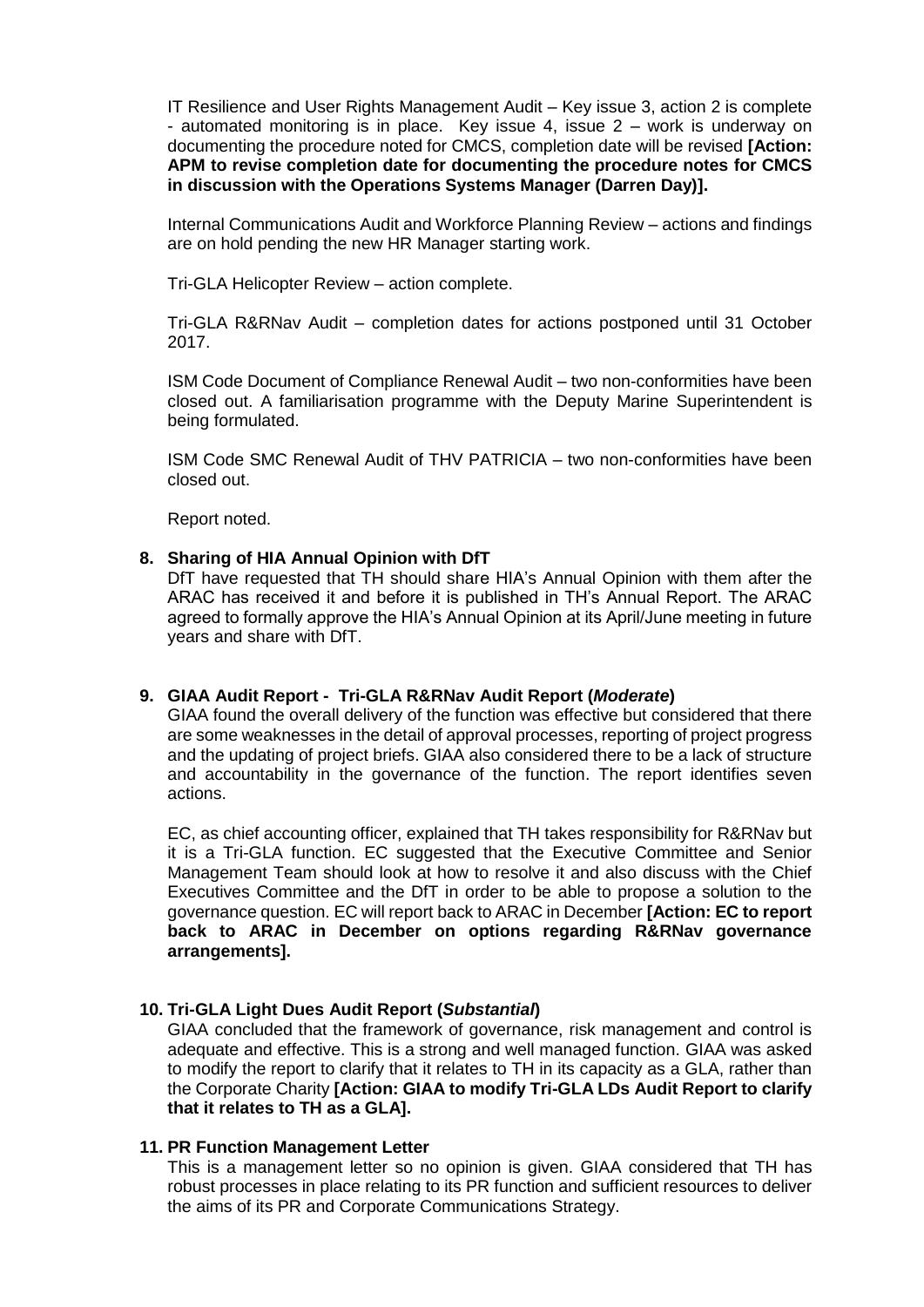#### **12. TH Audit Planning Workshop**

GIAA has been asked to facilitate an internal audit planning workshop for the 2018/19 Internal Audit Plan. The ARAC agreed that at the workshop particular consideration should be given to streamlining the way in which audits are done without compromising the overall assurance they give.

The proposed date is 29 November in Harwich.

#### **13. Cyber Security and Information Risk Guidance for Audit Committees**

NAO introduced the NAO Good Practice Guide "Cyber security and information risk guidance for Audit Committees (2017)".

A discussion followed under item 14 below.

#### **14. Cyber Security – GIAA Bulletin**

ITM presented an overview of GIAA Bulletin – Issue 6 (September 2017) "Cyber Security".

NAO is concerned about cyber security and cyber hygiene across Government and the wider public sector. Cyber security does not form part of NAO's audit opinion but is looked at in other audits. NAO is urging ARACs to look closely at cyber security.

NAO recognises that a 'one size fits all' approach would not work and cyber security measures much be tailored for organisations individually.

ITM welcomed the Guide and advised that TH always looks at best practice and maintains a security improvement plan. TH would welcome any further guidance available from NAO on Cloud filing and Log filing.

The ARAC recognised that there is an HR element to cyber security – training is essential as are consequences for rule-breaking and recklessness. All IT users are required to sign the IT Acceptable Use Instructions annually.

ITM will review the Guide and will recommend further areas to invest in to improve cyber security including the development and adoption of a Cyber Dashboard **[Action: ITM to review the NAO Guide and recommend further areas to invest in to improve cyber security including the development and adoption of a Cyber Dashboard].**

#### **15. Gifts and Hospitality Register**

The ARAC reviewed the Gifts and Hospitality Register.

All gifts and entertainment offered by a third party to any member of staff, including all levels of management are declared on the Register.

The Register was noted.

#### **16. Register of Interests**

The Register of Interests of Directors and Senior Managers records personal or business interests that may conflict with directors' or senior managers' responsibilities. Directors and senior managers are required to declare all non-executive roles and others where they are in a position of significant influence or control of an entity. The Register is updated on an annual basis or when interests change.

The ARAC noted the Register.